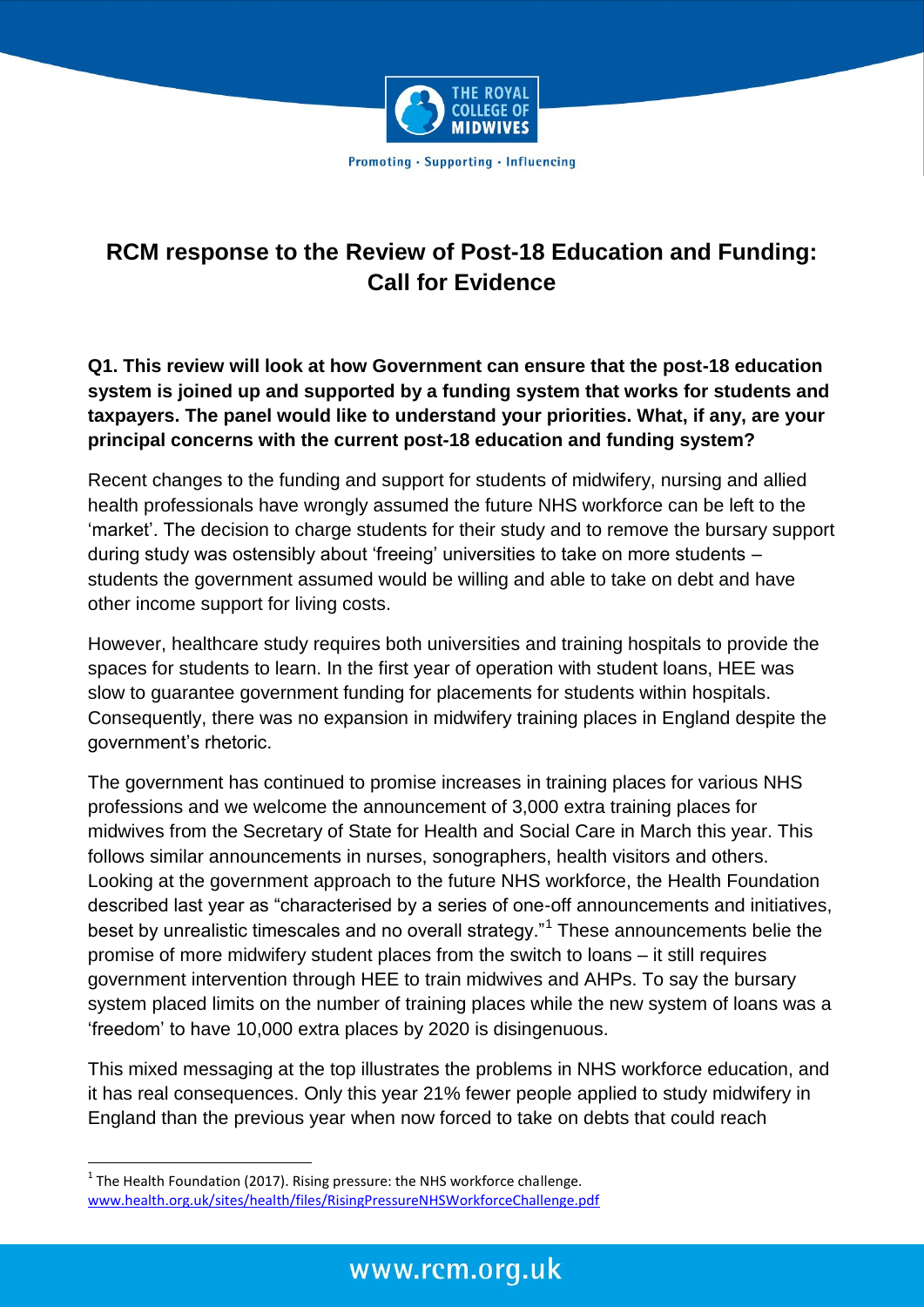

£50,000; the reduction in older students was 28%, as we warned the government about in many representations about the policy after it was announced in the spending review of 2015. We surveyed our student midwife members in December 2015, and of the 466 students who responded, 33 per cent had already graduated with a university degree. Of this group, 74 per cent had taken out loans to help pay for their studies. In other words, around one in four of today's student midwives already holds a degree for which they took out debt to finance.

The 'market' approach also leaves huge gaps in the planning for an influx in students. Our research into the midwifery education workforce shows it is aging and their pay lags behind their colleagues in the NHS. We have yet had any detail from the government about how they will increase the teaching capacity at midwifery education institutions to take these 3,000 extra students, and where the clinical placements will come from. We hope to work constructively with the government to make sure HEIs are ready to take on the students we desperately need to become midwives and begin a career in the NHS. The announcement on training places from the government and the NHS pay deal last month presents a huge opportunity to grow the NHS midwifery workforce, reduce needless spending on agency staff, reduce stress and burnout. We want these two initiatives to succeed but we need honesty from the government about what the introduction of student loans does and does not do, and what is still up to them.

Recently, problems have emerged with the Student Loans Company overpaying students and now limiting any further payments, causing huge financial hardship to students, many of whom are in their final years of study. The students affected are those who have previously been paid a bursary and around 800 students from 20 institutions are affected. If they are forced to leave their courses because of financial difficulty, we have lost some of next year's intake of new NHS staff. We need these students to complete their studies and enter the workforce now more than ever. The SLC has taken full responsibility for this error which has shaken the faith amongst students about the transition to the student loans system.

## **Part 1: Choice and competition across a joined-up post-18 education and training sector**

## **Q2. How do people make choices about what to study after 18? What information do they use and how do they choose one route over another: for instance, between academic, technical and vocational routes?**

We asked members of the RCM Student Midwives' Forum for their feedback on this question. They noted that as midwives' role is to care and support women and families, for many the role is a vocation and calling. They also noted the way age influences how people are encouraged into midwifery:

## www.rcm.org.uk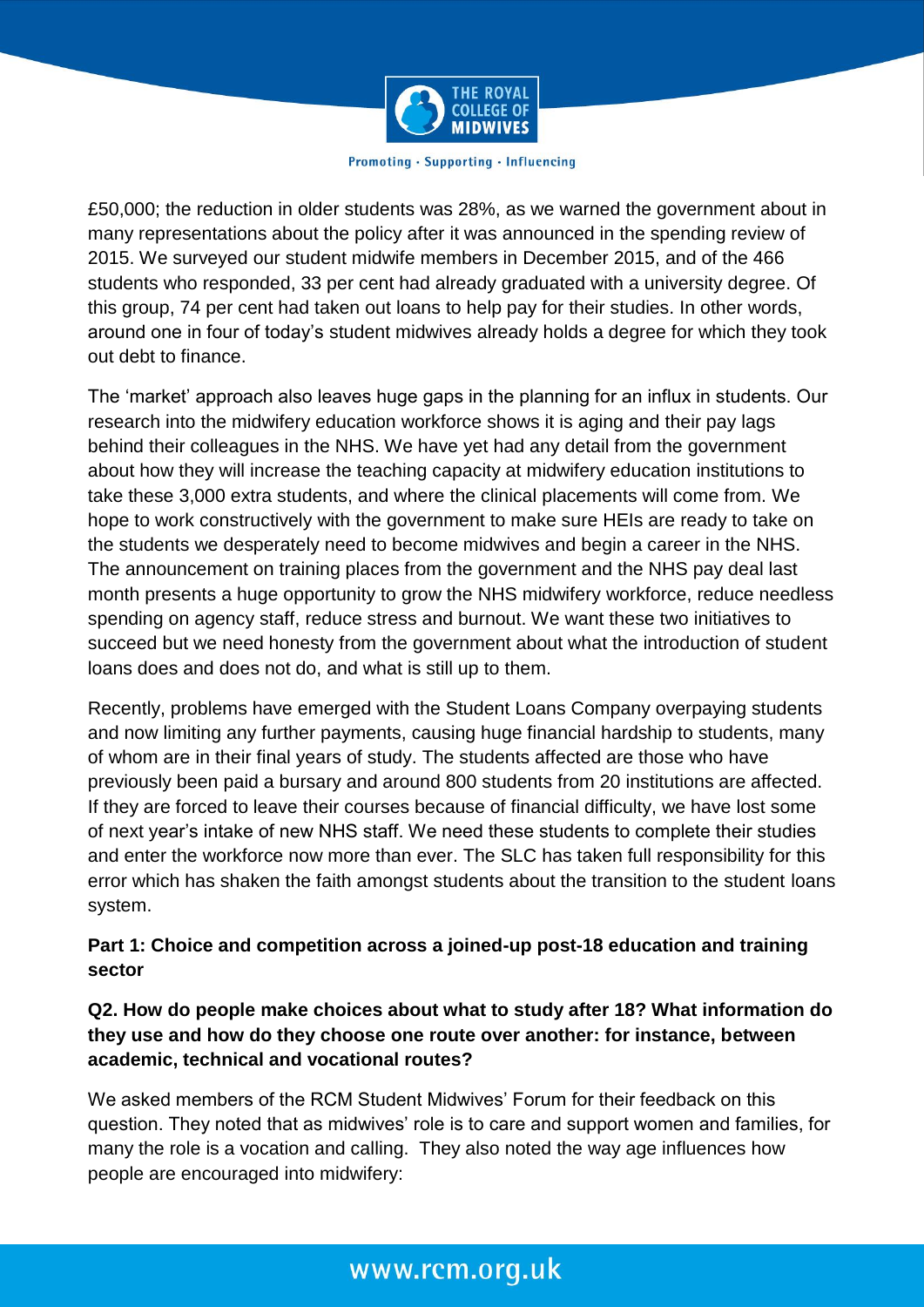

"I think people in the age bracket 18-22 are influenced by their family and teachers as to what to study after school - during your school years you have work experience placements and speak to careers advisors who guide you in certain directions. The type of course you strive for will be linked with what grades you are expected to achieve. Mature students have a completely different outlook on further study, often they have been influenced by life experiences (such as pregnancy and birth of their own children leading to a desire to become a midwife)"

This comment is supported by the fact that approximately 41% of nursing, midwifery and allied health professional students are aged over 25, compared to 18% of the wider student population.<sup>2</sup>

Other students mentioned personally knowing others working in the professions would give you an insight. Careers advice was viewed both negatively and positively; it could narrowed bright students' choices, or conversely open up students to careers they hadn't thought about before:

"People make choices using UCAS, careers fairs, what courses they are likely to get in to with predicted grades... I think it has quite a lot to do with the people around you as well, what their professions are as you get an easy insight in to a job…"

"The careers advisor came to the class at the beginning of the year so talk about career options and what qualifications we would need to achieve. They offered one afternoon off per week were we could volunteer at a placement e.g. a primary school, GP surgery, hospital ward."

"For me and those I know, the decision is very much in the school's hands. I for example had the grades I needed to be a midwife - told the 'careers advisor' I wanted to be a midwife and was told "Oh no, rubbish pay! Rubbish conditions! Plus you have good grades [so go and] study medicine or law" and me being the naive 17 year old listened and went and studied law (hated every minute). The attitudes of teachers and advisors very much affect the decisions, as well as parents and family at home."

The students stressed that information about student finance is now critical to making the right choices; without the bursary and with the introduction of loans, prospective students

<sup>2</sup> DH (2016), Equality Analysis (Response to consultation) *Reforming healthcare education funding: creating a sustainable future workforce,* https://www.gov.uk/government/consultations/changing-how-healthcare-education-isfunded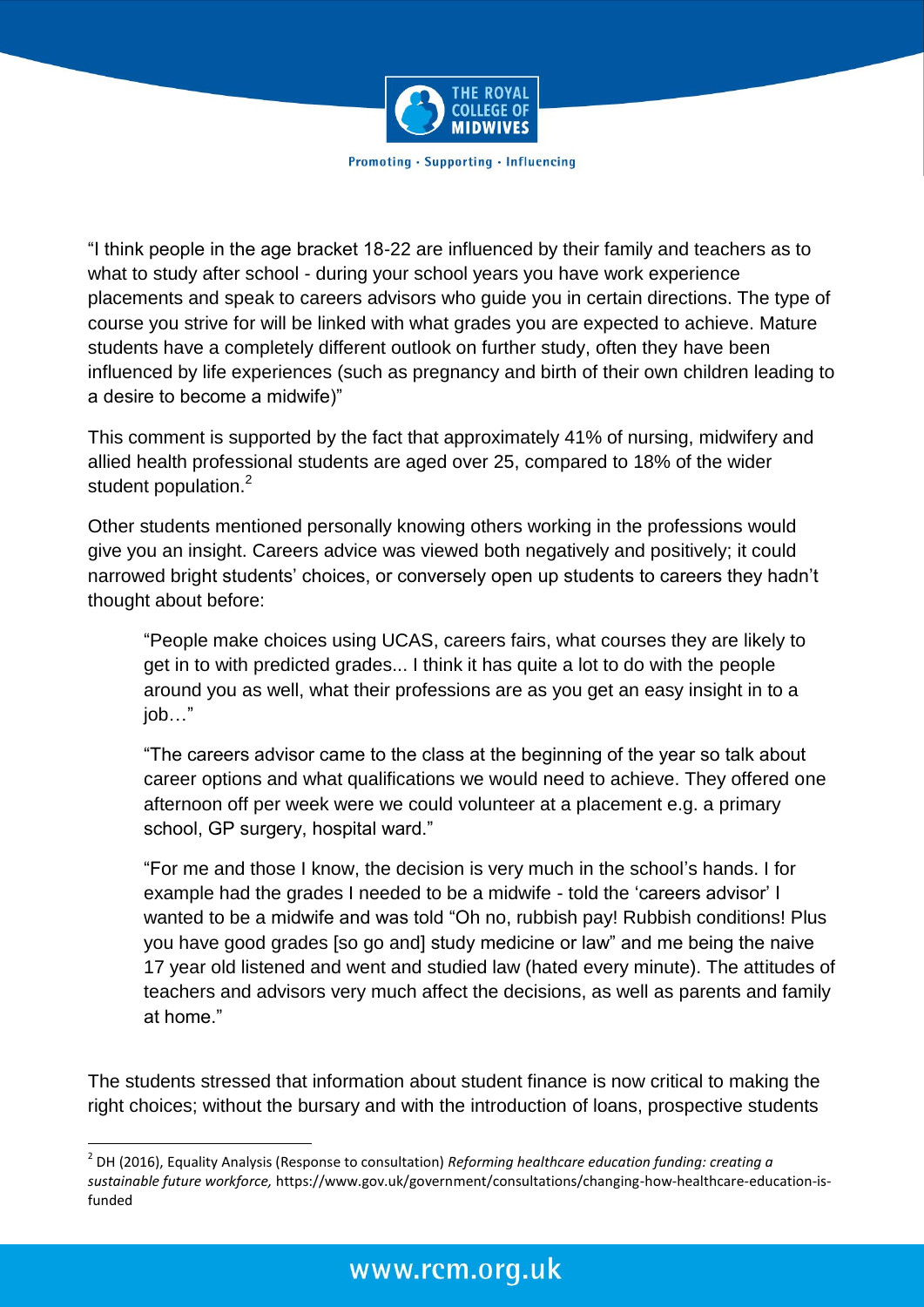

(and parents of students) need to become more confident in navigating the system with the right information. One student described the situation as a 'minefield' which badly needed information in 'plain English'. They noted that parents who themselves worked in the NHS would now not be able to vouch for the career in the same way as they previously may have, because of the new funding arrangements with which they were personally unfamiliar.

### **Q3: How do people make choices later in life about what further study to undertake?**

Please see our answer to question 2 above.

**Q4: In recent years we have seen continued growth in three-year degrees for 18 year-olds. Does the system offer a comprehensive range of high quality alternative routes for young people who wish to pursue a different path at this age? How can Government encourage provision across a wider range of high quality pathways to advanced academic, technical and vocational qualifications?** 

Recently the Secretary of State for Health and Social Care has announced that the government will explore new routes into midwifery, but it is unclear at this stage what this entails. There are no easy shortcuts into midwifery. Midwifery is a direct-entry degreelevel profession in the UK and EU regulations stipulate students must undertake a 3 year training programme. Because of this, there no way time in training in maternity support can be converted into time on a Midwifery training programme, as is the case for nursing.

The RCM understands there are several organisations interested in forming a Trailblazer to begin the process of creating a Midwifery Apprenticeship Standard, but the NMC is currently reviewing the midwifery education standards. Skills for Health and the NMC have decided it would be unwise to begin to devise an Apprenticeship Standard until the new NMC midwifery education standards are complete. This leaves aspiring midwives with only two routes – direct entry to a course as an undergraduate, or, already being a nurse, a shortened 'conversion' course. The former is the most common form of entry but both routes now attract tuition fees, whereas Apprentices get paid to train. This leaves midwifery at a disadvantage compared to other professions if potential students see avoiding debt as a key requirement of choosing what to study. As stated above, last year 21% fewer people applied to study midwifery after the introduction of student loans and the abolition of the bursary in England.

**Q5: The majority of universities charge the maximum possible fees for most of their courses and three-year courses remain the norm. How can Government create a more dynamic market in price and provision between universities and across the post-18 education landscape?**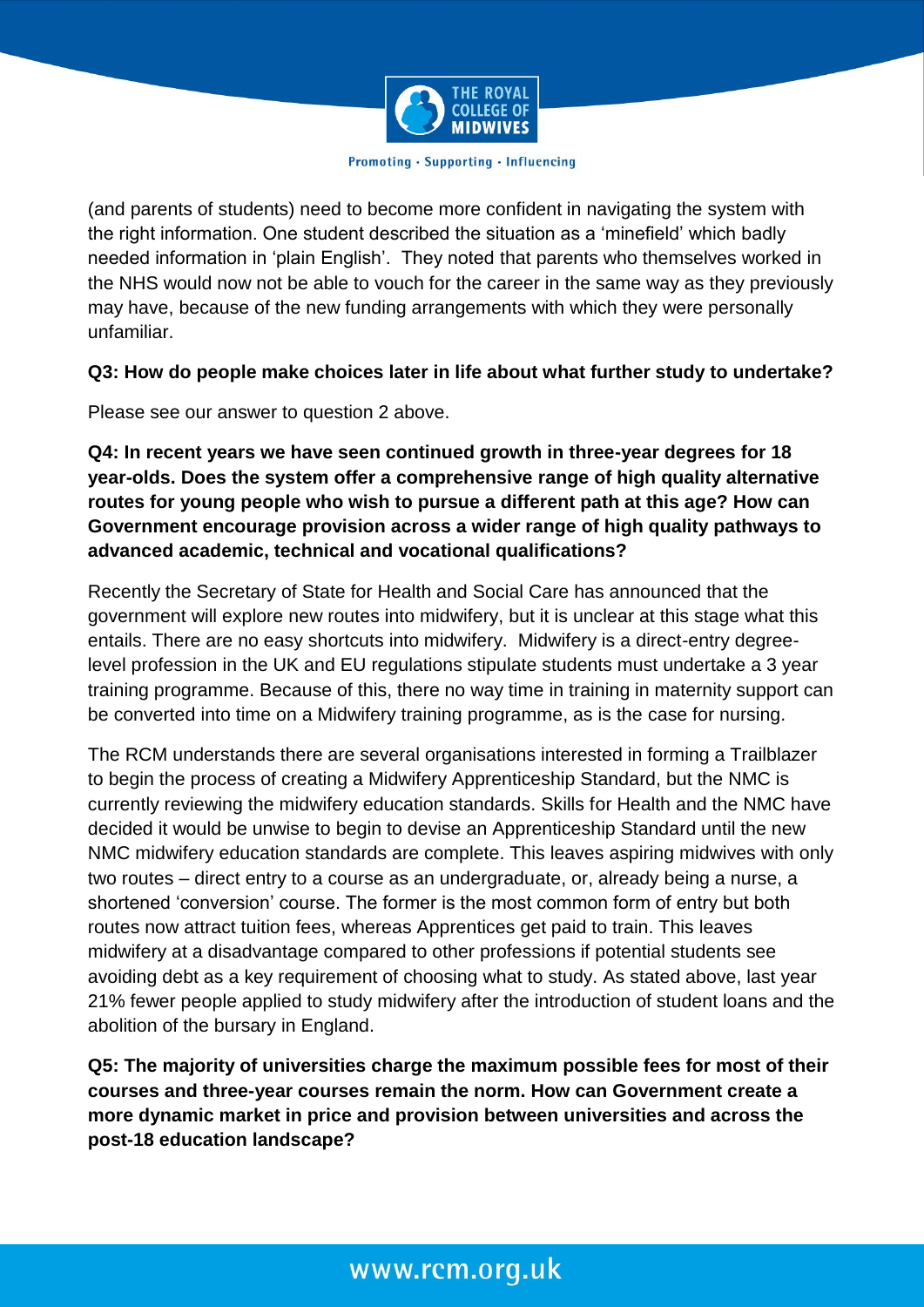

We understand the concern of the government over how all institutions charge the highest price and how this suggests pricing is not reflective of the quality students are receiving. However, things are more complicated for those degrees leading to a regulated profession. The NMC regulates all midwifery education providers and there are set standards that all graduates must meet in order to become a registered professional. It is therefore difficult to see differentials in pricing of midwifery degrees as a policy goal when by definition all institutions should be producing midwifery graduates with same competencies and skills, who have the same earnings potential in the NHS (under Agenda for Change).

Moreover, the quality of teaching is only one part of the quality of a midwifery course. Clinical placements too need to be of quality and each institution makes it own arrangements with universities to give students a place to learn – students do not choose these themselves. It isn't clear the government has understood this in their attempt to make 'a more dynamic market in price and provision'.

## **Q6: What barriers do current and new education and training providers face in developing innovative or diversified provision?**

Midwifery training programmes have some basic requirements under EU legislation that set the minimum number of labours and births that a student must undertake and/or observe. EU legislation also stipulates that midwifery must be a three-year programme. Midwifery does not lend itself to simulated learning and students benefit from quality placements where the midwives have the time and skills to mentor and teach appropriately. As a consequence, with student midwives and trainee doctors all needing the right experience, including delivering babies, it can become difficult to manage demand.

## **Q7: How can Government further encourage high-quality further education and higher education provision that is more flexible: for example, part-time, distance learning and commuter study options?**

There a limited option for midwifery training to be flexible because of the need for clinical placements alongside traditional study. Midwifery students spend 2300 hours in the education in a university setting<sup>3</sup>, then spend another 2300 hours in practice placements in the NHS. Most midwifery students are unable to take on part-time work because of this commitment and having access to good quality childcare and care support is essential for them to be able to undertake a midwifery course. There are specific skills that student midwives must develop that do not lend themselves to distance learning. However, new

 3 As stipulated by Directive 2013/55/EU on the recognition of professional qualifications which forms the legal basis for healthcare education in the UK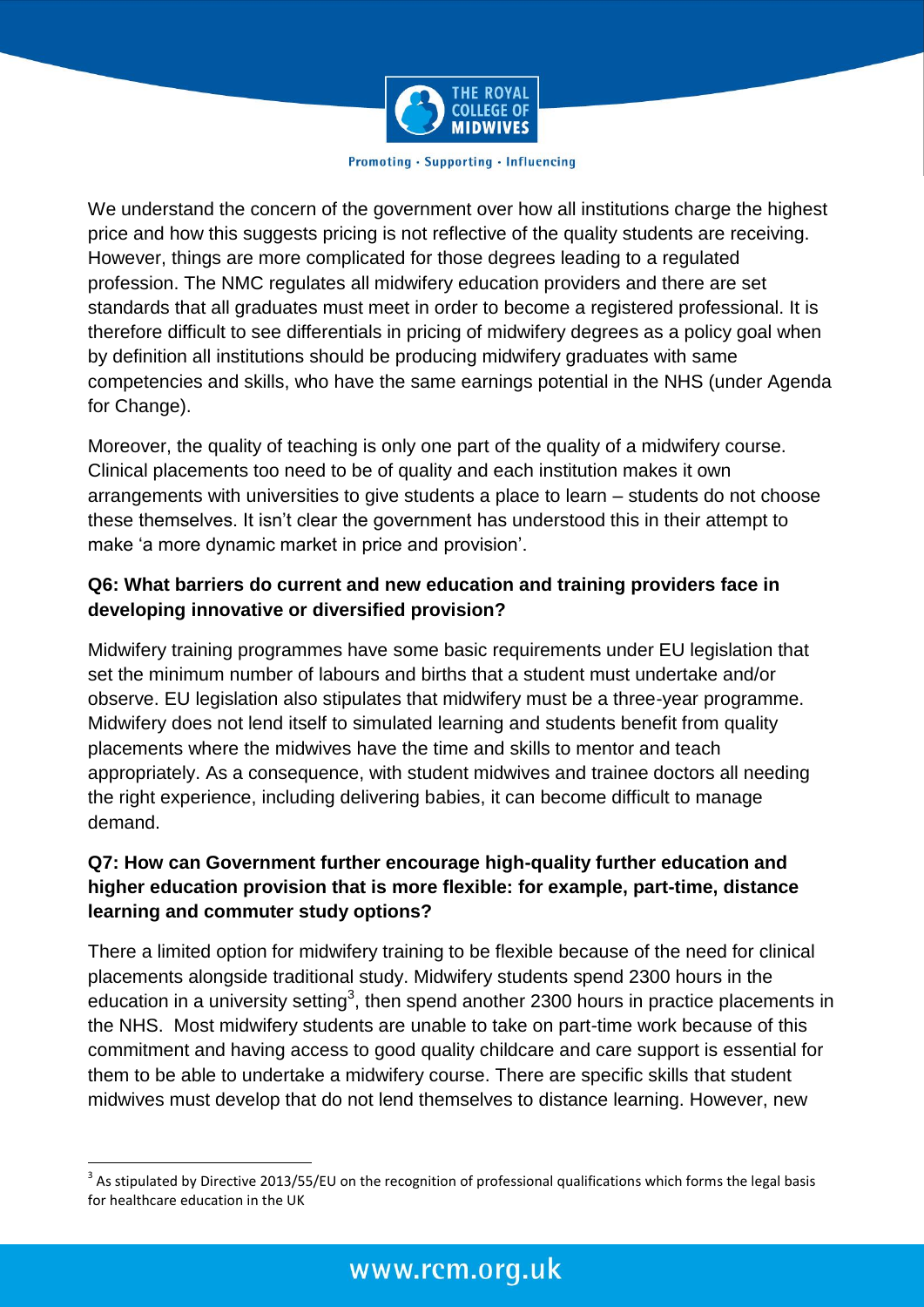

midwifery education standards are being developed by the NMC and this may allow for new innovative ways to teach.

**Q8: To what extent do funding arrangements for higher education and further education and other post-18 education and training act as incentives or barriers to choice or provision: both at the individual and provider level? How does this impact on the choices made by prospective students and learners? What can Government do to improve incentives and reduce barriers?** 

Our analysis of UCAS data shows that since 2013, applicants to midwifery courses in England have dropped by 35% and older students have been the most affected. In 2013, over 12,000 people aged over 21 applied for a midwifery course in England. By 2017 that figures was only 6,700, a decrease of 45%. For all ages, applicants for the 2015-16 academic year compared to the 2016-17 year saw a 21% drop - the first year without a bursary and with students taking our loans for the tuition costs. These policy decisions to transfer costs from the government onto students has made a grim student recruitment situation worse.

The RCM along with other professional groups and trade unions has urged the government to rethink this policy and at the least begin to work on mitigating factors, such as increased childcare support or means-tested grants for students form poorer backgrounds. We would like to see the DH, HEE and DfE work with us on making sure the best and brightest students from any background can become tomorrow's midwives (see more detail on maintenance support for students in question 10 below).

## **Part 2: A system that is accessible to all**

## **Q9: What particular barriers (including financial barriers) do people from disadvantaged backgrounds face in progressing to and succeeding in post-18 education and training?**

It is important that the NHS workforce reflects the people it cares for and that anyone who wants to dedicate their career to caring for others can have that ambition realised. The introduction of student loans and the abolition of the bursary means midwife graduates can enter the workforce with a debt of £50,000. After 8 years of NHS pay restraint, NHS pay has stagnated and only recently with the new pay deal announcement has the government woken up to the serious repercussions austerity has had on NHS recruitment. Our analysis of UCAS data shows that not only have applications from older people have fallen, but entry into midwifery courses is socially-graded, with those from higher socioeconomic groups being more likely to be accepted onto courses than those applicants from poorer backgrounds. A survey of 763 student midwives in 2011 found that 35 per cent of respondents had left their course because of the financial difficulties they were

# www.rcm.org.uk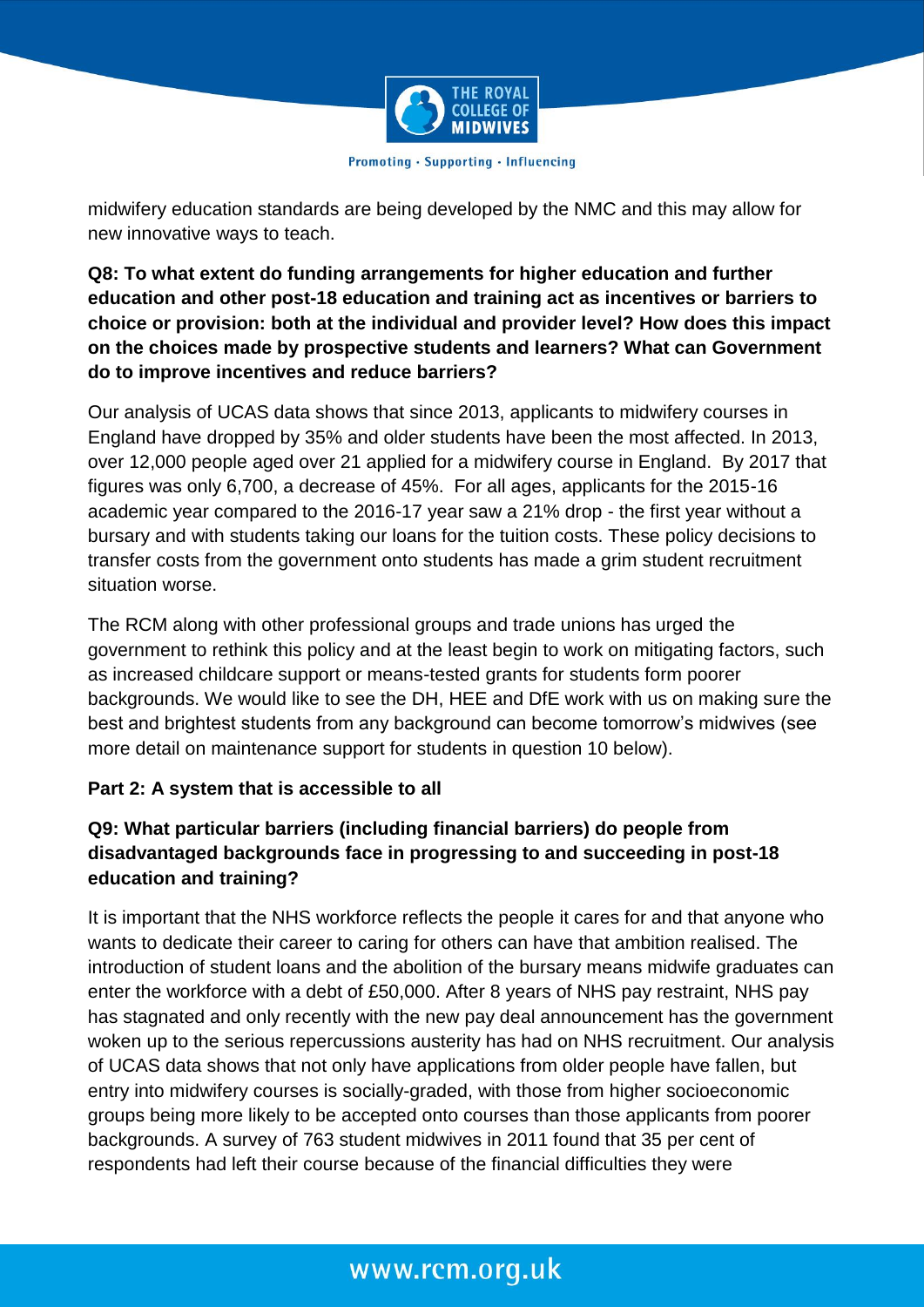

experiencing<sup>4</sup>. Our concern is that scrapping bursaries and replacing them with loans will simply increase the fear of debt that can never be repaid which affects those from poorer backgrounds most acutely.

## **Q10: How should students and learners from disadvantaged backgrounds best receive maintenance support, both from Government and from universities and colleges?**

The RCM has been concerned about the impact of removing the bursary for midwifery students from 2017 onwards. We have seen a reduction in the number of applicants who are older, suggesting that those with caring responsibilities and more likely to be living without parental support have been deterred from midwifery.

The provisions under the NHS bursary reform include a grant of £1,000 per year for students with child dependents.<sup>5</sup> 20% of students who accessed the NHS bursary had child dependants.<sup>6</sup> The Exceptional Support Fund is available to eligible students in extreme hardship who have exhausted all other means of funding. A grant of up to £3,000 is available to help students who are eligible for this.<sup>7</sup> There is also support for excess travel and dual accommodation expenses incurred by attending practice placements.

But the drop in applications this year means these initiatives have not gone far enough. During the debates around the removal of the bursary, we presented options for the government to ensure that becoming a midwife remained an option for everyone.

## *Option 1: grants for placements*

This would entail dedicated funding for all midwifery, nursing and AHP healthcare students in recognition of the time they spend in their practice placements. To recognise and safeguard the supernumerary status of students, this should be calculated per student rather than by placement setting or hours. This funding would be communicated as recognition of the time given to the NHS while on placement, not payment for work as an employee. It could be distributed easily through the Office for Students, alongside maintenance loans

## *Option 2: Government pump-prime investment through employers*

<sup>1</sup> <sup>4</sup> RCM (2011) Student midwives: Born into debt and delivered to the dole. [https://www.rcm.org.uk/news-views-and](https://www.rcm.org.uk/news-views-and-analysis/news/student-midwives-born-into-debt-and-delivered-to-the-dole)[analysis/news/student-midwives-born-into-debt-and-delivered-to-the-dole](https://www.rcm.org.uk/news-views-and-analysis/news/student-midwives-born-into-debt-and-delivered-to-the-dole)

<sup>5</sup> <https://www.gov.uk/government/publications/nhs-bursary-reform/nhs-bursary-reform>

<sup>6</sup> DH (2016), Equality Analysis (Consultation stage) *Reforming healthcare education funding: creating a sustainable future workforce,* <https://www.gov.uk/government/consultations/changing-how-healthcare-education-is-funded> 7 NHS Business Authority (2017), [https://www.nhsbsa.nhs.uk/sites/default/files/2017-](https://www.nhsbsa.nhs.uk/sites/default/files/2017-07/NHS%20Financial%20Support%20for%20Health%20Students%20-%20Transitional%20Arrangements%202017-18%20V2.pdf)

[<sup>07/</sup>NHS%20Financial%20Support%20for%20Health%20Students%20-%20Transitional%20Arrangements%202017-](https://www.nhsbsa.nhs.uk/sites/default/files/2017-07/NHS%20Financial%20Support%20for%20Health%20Students%20-%20Transitional%20Arrangements%202017-18%20V2.pdf) [18%20V2.pdf](https://www.nhsbsa.nhs.uk/sites/default/files/2017-07/NHS%20Financial%20Support%20for%20Health%20Students%20-%20Transitional%20Arrangements%202017-18%20V2.pdf)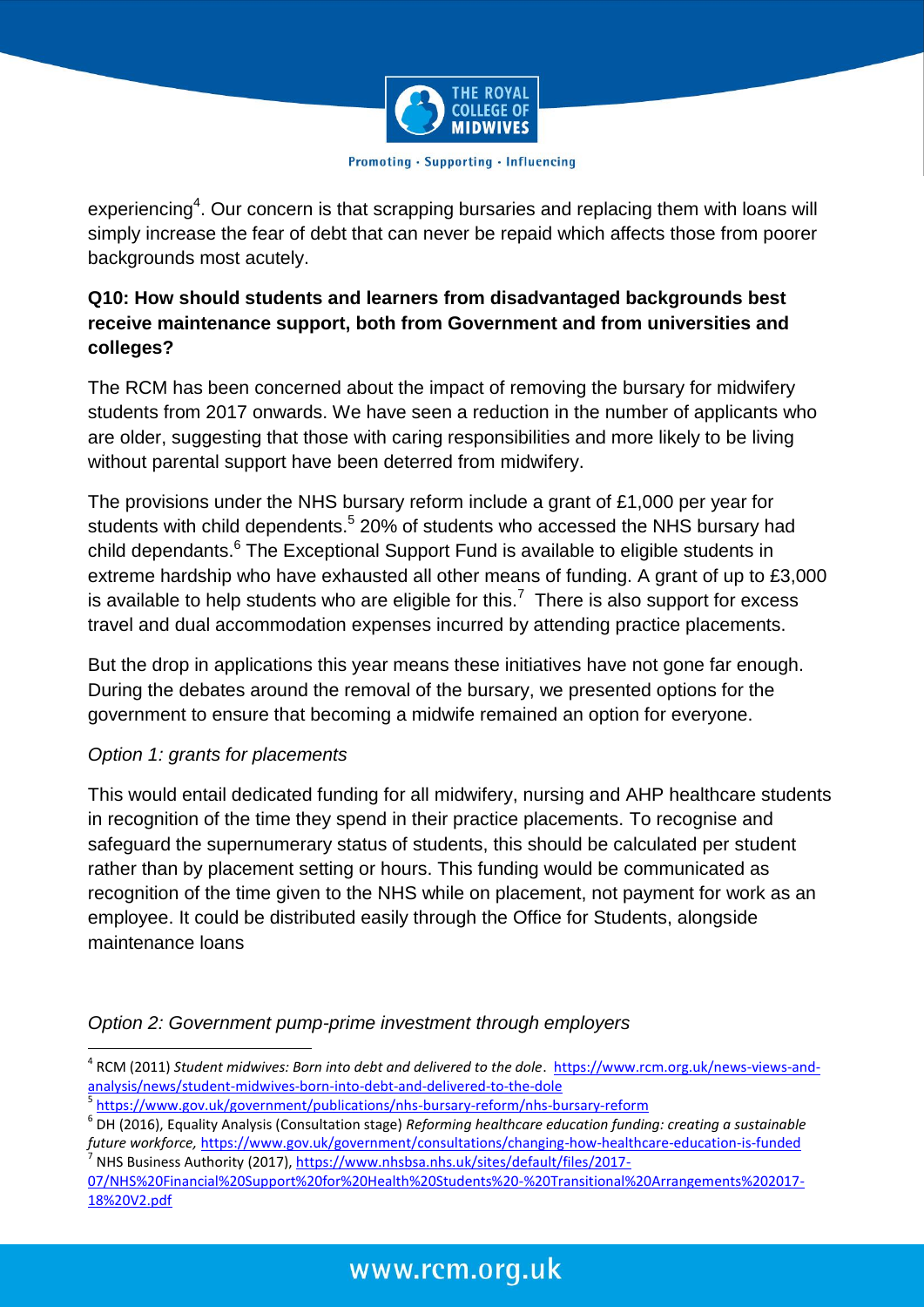

Students receiving a stipend or loan/fee repayment from employers in return for a set number of years' service across the NHS and non-NHS. This could be centrally funded from the Department of Health to pump-prime required growth in the nursing workforce and implemented locally through employers. Students could sign contracts with employers, NHS and non-NHS, whilst studying and receive financial support in return. This could take the form of fee payments and/or stipends for living expenses. There is precedence for programmes like this in social work and teaching. This scheme would accelerate the creation of local market-led, rather than centrally commissioned, workforce development in line with the last Government's policy. We understand Greater Manchester's health devolution programme is investigating this idea for its local graduates and we await with interest the results of those discussions.

## *Option 3: means tested grants*

This could provide additional support to students from lower socio-economic backgrounds as well as to mature students who may be more debt-averse<sup>8</sup>, and would thereby ensure equality of access and a diverse student and health workforce population. Since £9,000 fees were introduced into higher education, there has been a significant and sustained fall in part-time and mature students applying to universities. Since 2009/10 there has been a 10% drop in full-time mature students.<sup>9</sup> Students could receive a supplementary grant from DH in addition to their maintenance loan. This could easily be assessed through the Students Loan Company, which needs to assess the household income for the maintenance loan for every student. Midwives that qualify under the threshold of £25,000, could be given additional support.

The government must urgently consider these options to ensure applications numbers do not continue to slide in the coming years.

## **Part 3: Delivering the skills the UK needs**

1

**Q11: What challenges do post-18 education and training providers face in understanding and responding to the skills needs of the economy: at national, regional and local levels? Which skills, in your view, are in shortest supply across the economy? And which, if any, are in oversupply?** 

<sup>8</sup> Gorard S, Smith E, May H, Thomas L, Adnett N and Slack K (2006). *Review of Widening Participation Research: Addressing the Barriers to Participation in Higher Education. A report to HEFCE by the University of York, Higher Education Academy and Institute for Access Studies.* York: University of York

<sup>9</sup> Independent Commission on Fees (2015), *Independent Commission on Fees Final Report*. <https://www.suttontrust.com/wp-content/uploads/2015/07/ICOF-REPORT-2015.pdf>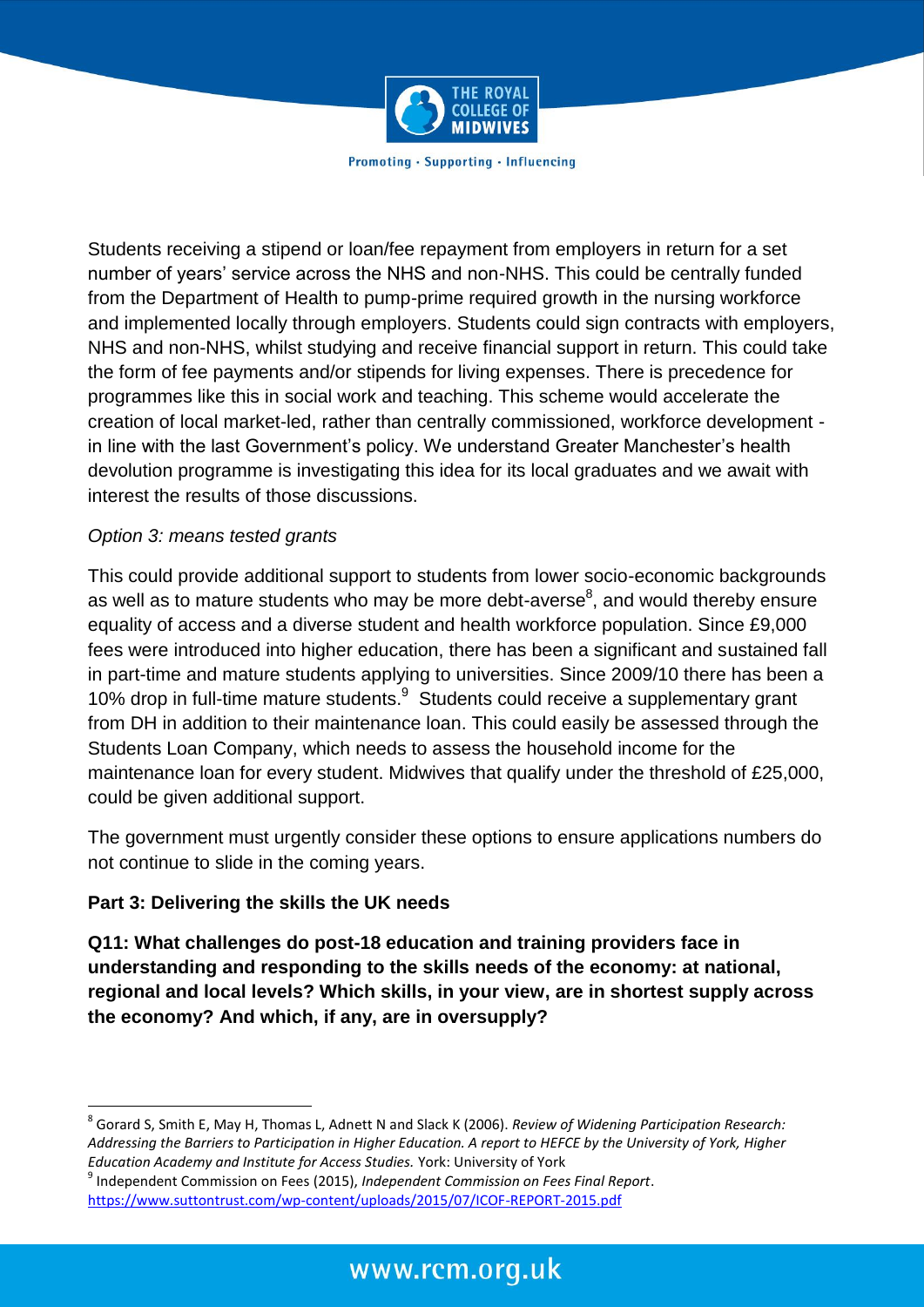

The Nursing and Midwifery Council set the competencies and skills every midwife must have upon completion of a course to enable their registration to practice. Higher Education institutions are regulated by the NMC to ensure their courses meet the NMC Standards. These Standards are under review and likely to be finalised in January 2019. However, it will take institutions many months to design their courses to fit, and then to recruit students to those programmes. Thus, it is unlikely that the new Standards will be in effect in Higher Education institutions before the beginning of the 2020-21 academic year (September 2020).

Not only does England need more midwives – we estimate that England is short 3,000 WTE midwives currently – but they need to adapt to the vision set out in England for maternity care through the Maternity Transformation Programme. Midwives will need to be working more autonomously in self-managing small teams. They will be working more productively alongside other professionals and be able to personalise care for each and every woman and her family. Enhanced skills in public health, mental health, safeguarding and VAWG are now seen as essential for every midwife as the demographics of our population changes. The NMC Review of Standards will have to take account of this, and the policy goals in the other three UK countries.

The NHS too, however, needs to change, in how it responds to the midwives in the NHS so as to stop the haemorrhaging of skills that we see. Not only do training providers need to serve the NHS, the NHS too has a responsibility to care for its workforce. We know that midwives suffer burnout and bullying; that midwives in their early years can feel overwhelmed.<sup>10</sup> Building resilience must be a two-way street and employees have a responsibility to nurture the skills of the workforce that higher education institutions teach to students.

## **Q12: How far does the post-18 education system deliver the advanced technical skills the economy needs? How can Government ensure there is world-class provision of technical education across the country?**

We have no comments on this question.

1

## **Part 4: Value for money for graduates and taxpayers**

**Q13: How should students and graduates contribute to the cost of their studies, while maintaining the link that those who benefit from post-18 education contribute to its costs? What represents the right balance between students, graduates, employers and the taxpayer?** 

<sup>10</sup> RCM (2016). *RCM campaign for healthy workplaces: caring for you survey results*. [https://www.rcm.org.uk/sites/default/files/Caring%20for%20You%20-](https://www.rcm.org.uk/sites/default/files/Caring%20for%20You%20-%20Survey%20Results%202016%20A5%2084pp_5%20spd.pdf) [%20Survey%20Results%202016%20A5%2084pp\\_5%20spd.pdf](https://www.rcm.org.uk/sites/default/files/Caring%20for%20You%20-%20Survey%20Results%202016%20A5%2084pp_5%20spd.pdf)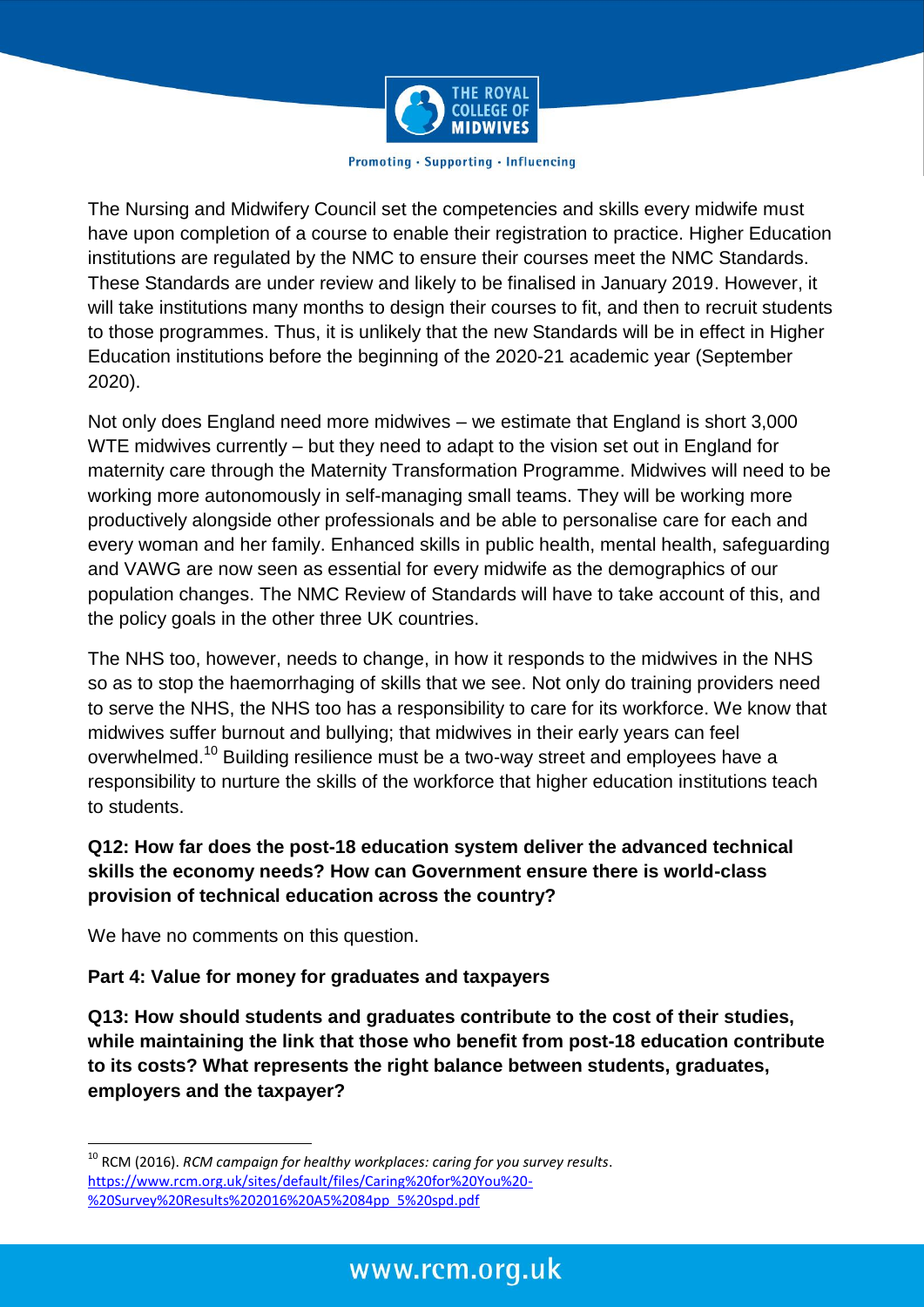

The NHS as a whole benefits from midwifery students because the vast majority of midwives who study in the UK practice in the NHS.<sup>11</sup> Unlike other graduates, pay is nationally bargained and midwives benefit from a transparent pay system. However, we have seen in recent years how pay can be restrained, and research from the RCM into those leaving the profession or intending to leave shows that better pay, as well as increased staffing, more supportive management, improved workplace culture and access to flexible working arrangements would keep midwives in the NHS. It must be remembered that these graduates do not leave on a whim, as our research includes testimony from midwives who are heartbroken to be forced to leave the profession. It is not fair to see these midwives as betraying the NHS - it is the NHS which has let them and taxpayers  $d$ own<sup>12</sup>

There is a global deficit of midwives and with Brexit looming, the pipeline of midwives from the EU has all but dried up.<sup>13</sup> Therefore it is even more important that the nation sends a message to those studying health and social care here that they are valued, and that the nation recognises that those studying here are essential for the future security of the NHS.

Our answers to question 10 explain some options the government has in getting the balance right between graduates, students, employers and the taxpayer.

## **Q14: What are the most effective ways for the Government and institutions to communicate with students and graduates on the nature and terms of student support?**

We asked our Student Midwives' Forum for their take on this question. Most of their suggestions included social media - live Facebook talks and tweet polls, for example – and they stressed that information be quickly accessible:

"Most kids go looking for the information they want through Facebook and google and expect all the answers if not there they may give up too quickly!"

Other students mentioned the support they received from staff within their college, and posters and leaflets in common study areas:

<https://www.rcm.org.uk/sites/default/files/Why%20Midwives%20Leave%20Revisted%20-%20October%202016.pdf>  $^{13}$  NMC data obtained by the RCM shows that 225 non-UK EEA midwives joined the NMC register in 2015-16, but only

 $^{11}$  HESA data obtained by the RCM shows in 2015/16, 84.4% those who completed a midwifery degree in an English institution were employed as a midwife 6 months later.

 $12$  RCM (2016). Why Midwives Leave – Revisited.

<sup>33</sup> joined during 2016-17.